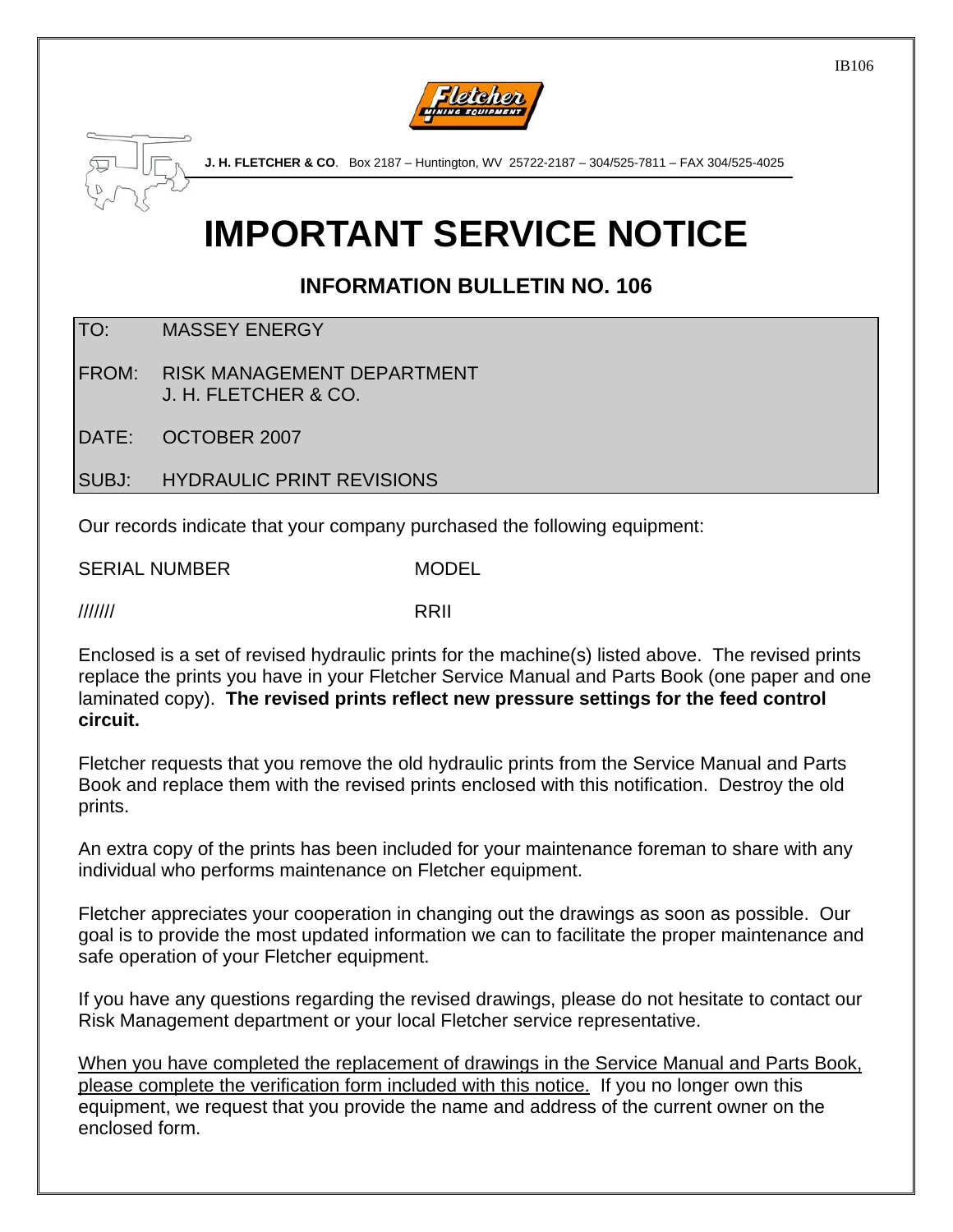Information Bulletin No. 106 Subject: Revised Hydraulic Drawings Date: October 2007

#### **HYDRAULIC PRINT REVISION VERIFICATION FORM**

Please complete and return this Verification Form after the hydraulic prints have been replaced in the Service Manual and Parts Book for your machine.

| Person completing verification form:                   | <b>Printed Name</b> |  |
|--------------------------------------------------------|---------------------|--|
|                                                        | Signature           |  |
| Title:<br>Name of Company:<br>Name of Mine<br>Address: |                     |  |
| Phone:                                                 |                     |  |

Hydraulic prints were replaced in the appropriate manuals for the following machines:

| MODEL:            |                                                                                               | MODEL:            |                                                                                                                       |
|-------------------|-----------------------------------------------------------------------------------------------|-------------------|-----------------------------------------------------------------------------------------------------------------------|
| <b>SERIAL NO:</b> |                                                                                               | <b>SERIAL NO:</b> |                                                                                                                       |
| MODEL:            |                                                                                               | MODEL:            | <u> Alexandria de la contrada de la contrada de la contrada de la contrada de la contrada de la contrada de la c</u>  |
| SERIAL NO:        |                                                                                               | SERIAL NO:        |                                                                                                                       |
| MODEL:            | <u> 1989 - Johann Stein, mars an deus Amerikaansk kommunister (</u>                           | MODEL:            |                                                                                                                       |
| <b>SERIAL NO:</b> |                                                                                               | <b>SERIAL NO:</b> |                                                                                                                       |
| MODEL:            |                                                                                               | MODEL:            | <u> 1989 - Johann John Stein, mars an de British (b. 1989)</u>                                                        |
| SERIAL NO:        |                                                                                               | SERIAL NO:        | <u> 1980 - Johann Barbara, martxa alemaniar amerikan basar da da a shekara a shekara a shekara a shekara a shekar</u> |
| MODEL:            |                                                                                               | MODEL:            |                                                                                                                       |
| SERIAL NO:        |                                                                                               | SERIAL NO:        |                                                                                                                       |
| MODEL:            |                                                                                               | MODEL:            |                                                                                                                       |
| SERIAL NO:        |                                                                                               | <b>SERIAL NO:</b> |                                                                                                                       |
| Please return to: | J. H. FLETCHER & CO.<br>ATTN: RISK MANAGEMENT DEPT.<br>402 HIGH STREET<br>HUNTINGTON WV 25705 |                   |                                                                                                                       |
|                   | ADDITIONAL COPIES MAY BE MADE IF NEEDED                                                       |                   |                                                                                                                       |